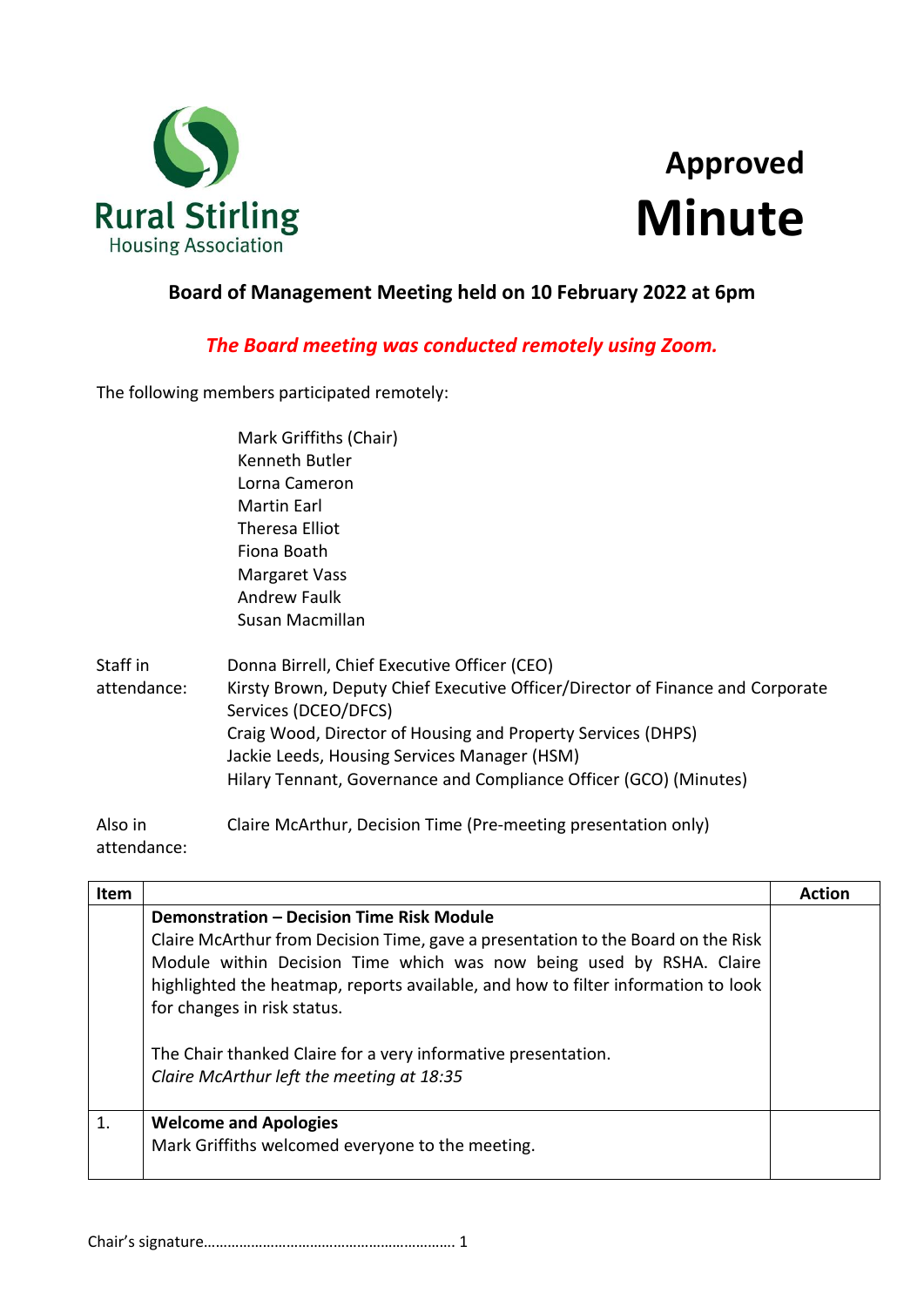|    | Apologies had been received from Anne Law, Linda Anderson, Malcolm Begg and<br>Scott Kirkpatrick.                                                                                                                                                                                                                                                                                                                                            |  |
|----|----------------------------------------------------------------------------------------------------------------------------------------------------------------------------------------------------------------------------------------------------------------------------------------------------------------------------------------------------------------------------------------------------------------------------------------------|--|
| 2. | <b>Declarations of Interest</b><br>Declarations of interest were received from:<br>Susan Macmillan, item 12.1, Martin Earl, item 14.<br>The CEO declared an interest on behalf of staff members for item 12.2                                                                                                                                                                                                                                |  |
| 3. | <b>Development Exception Report</b><br>There was no Development Exception Report to consider.                                                                                                                                                                                                                                                                                                                                                |  |
| 4. | <b>Health and Safety</b><br>4.1 H&S Moment. The Chair reminded everyone of the need to remain aware of<br>COVID-19, and of the continuing need to follow current guidelines to remain safe.<br>4.2 H&S Incident. The CEO reported that there had been no H&S incidents.                                                                                                                                                                      |  |
|    | 4.3 Health and Safety Update<br>The report provided an update on several H&S topics.                                                                                                                                                                                                                                                                                                                                                         |  |
|    | The Board decided:<br>◆ that the contents of the report and the EVH H&S Control Manual Updates<br>attached as Appendix 1 be noted.                                                                                                                                                                                                                                                                                                           |  |
|    | 4.4 Landlord Facilities Health and Safety Update<br>The DHPS reported that renovation of the Woodside Hotel continued. There had<br>been a recent occasion where a parked works van had blocked the fire exit for<br>the Doune office. The DHPS has spoken to the contractor and no further incidents<br>had been reported.                                                                                                                  |  |
|    | The CEO reported that all except one Board member had accepted the H&S<br>Employer and Landlord statements which had been previously circulated. The<br>Chair will follow up with this Board member if required. All except two members<br>of staff had accepted the Employer H&S statement. One member of staff was<br>currently unwell and not at work, and the other would discuss with their line<br>manager at their next 1to1 meeting. |  |
| 5. | <b>Group Minutes</b><br><b>Board</b><br>5.1 Minute of Board Meeting: 25 November 2021<br>The Minute was approved following a motion by Margaret Vass and seconded by<br>Lorna Cameron.<br>The Board discussed the service offered by EVH following the presentation by                                                                                                                                                                       |  |
|    | Eammon Connolly at the last Board meeting. It was agreed that the annual<br>subscription represented value for money, but that constructive challenge to EVH<br>guidance should always be available to the Board.                                                                                                                                                                                                                            |  |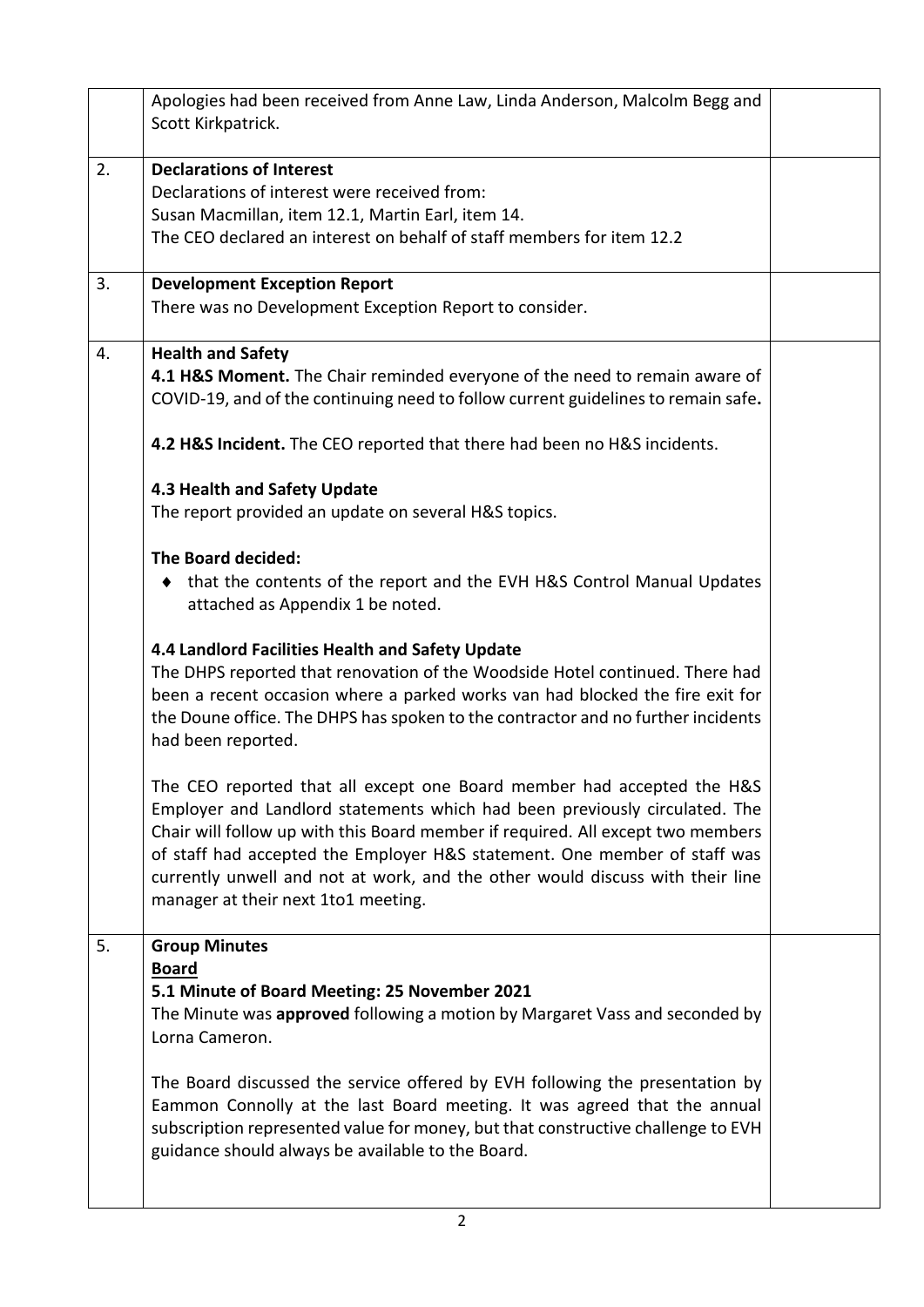|    | The option to produce one complete minute of the meeting, rather than a<br>separate confidential minute, was discussed by the Board. The full minute would<br>be produced for approval by the Board, then a redacted version, removing all the<br>confidential items, would be created for publication on the website. It was agreed<br>to move to this option with use of appropriate software to ensure secure<br>redaction and subject to further advice from our DPO.<br>5.2 Confidential Minute of Board of Management Meeting: 25 November 2021 | GCO     |
|----|-------------------------------------------------------------------------------------------------------------------------------------------------------------------------------------------------------------------------------------------------------------------------------------------------------------------------------------------------------------------------------------------------------------------------------------------------------------------------------------------------------------------------------------------------------|---------|
|    | The Confidential Minute was approved following a motion by Margaret Vass and<br>seconded by Lorna Cameron.                                                                                                                                                                                                                                                                                                                                                                                                                                            |         |
|    | <b>Audit and Risk Committee</b><br>5.3 None                                                                                                                                                                                                                                                                                                                                                                                                                                                                                                           |         |
|    | <b>Subsidiary</b><br>5.4 Minute of Board of Venachar Meeting: 25 November 2021<br>The Minute was noted. A question regarding CMP insurance was addressed.                                                                                                                                                                                                                                                                                                                                                                                             |         |
|    | 5.5 Confidential Minute of Board of Venachar Meeting: 25 November 2021<br>The Confidential Minute was noted.                                                                                                                                                                                                                                                                                                                                                                                                                                          |         |
|    | <b>Working Groups</b><br><b>5.6 None</b>                                                                                                                                                                                                                                                                                                                                                                                                                                                                                                              |         |
| 6. | <b>Matters Arising Schedule</b><br>A question raised on Decision Time relating to the number of separate policies<br>was discussed, and it was agreed to combine policies where possible at the next<br>scheduled review of each policy.                                                                                                                                                                                                                                                                                                              |         |
|    | The DCEO/DFCS noted that there would be an update on the risks of entering<br>into a new finance agreement with RBS at Agenda Item 11.1.                                                                                                                                                                                                                                                                                                                                                                                                              |         |
|    | The Matters Arising Schedule was approved.                                                                                                                                                                                                                                                                                                                                                                                                                                                                                                            |         |
| 7. | <b>Record of Electronic Approvals</b><br>The report noted that copies of the HR policies had been available to the Board<br>via Decision Time, and electronic approval had been received from a majority of<br>Board members.                                                                                                                                                                                                                                                                                                                         |         |
|    | The Chair asked that Board members respond to future approval requests by<br>the deadline set to assist with the formal adoption of the policies as necessary.<br>The CEO reported that use of Decision Time to facilitate the electronic approval<br>process for future requests would be investigated, which it was hoped would<br>make it easier for the Board.                                                                                                                                                                                    | CEO/GCO |
|    | The Board noted:<br>that the policies presented detailed in the report were approved via the<br>٠<br>electronic approval process.                                                                                                                                                                                                                                                                                                                                                                                                                     |         |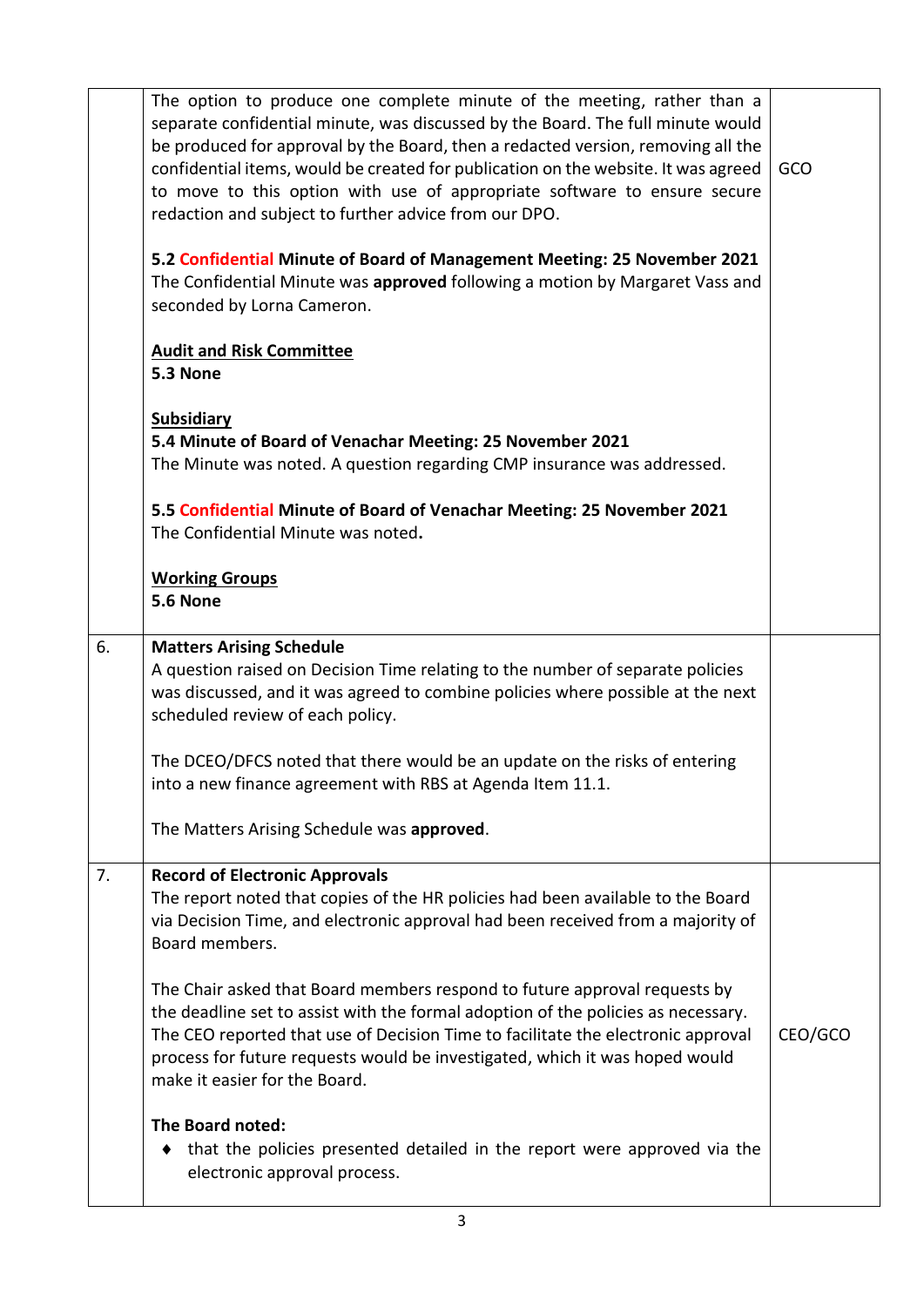| 8. | <b>Group Key Risks Review</b>                                                                                                                                                                                                                                                                                                                                                                                                                          |                                  |
|----|--------------------------------------------------------------------------------------------------------------------------------------------------------------------------------------------------------------------------------------------------------------------------------------------------------------------------------------------------------------------------------------------------------------------------------------------------------|----------------------------------|
|    | As agreed at the October 2021 Board meeting, standard reporting of the RSG Risk<br>Register would be made quarterly as part of the performance monitoring process.<br>The Key Risk report presented was on an exceptions basis following a compliance<br>matter in relation to the Fire Safety Upgrades and rising tender prices for new<br>development projects.                                                                                      |                                  |
|    | The Board had an extended discussion on the risks of the Balmaha development<br>project in relation to the escalating tender costs and time delays. The DCEO/DFCS<br>highlighted that the project delay had resulted in significant financial uncertainty<br>with regard to loan finance for the project. The Board considered the option of<br>highlighting the issues faced with our locally elected representatives and the<br>Scottish Government. |                                  |
|    | The Chair asked the CEO to produce a briefing paper for the Board prior to the<br>March Board meeting, and it was agreed that the Chair and CEO would approach<br>the local MSP to arrange a meeting to highlight these issues. The DCEO/DFCS and<br>DHPS would provide input to the briefing paper summarising the key issues<br>discussed.                                                                                                           | Chair/CEO/<br>DCEO/DFCS<br>/DHPS |
|    | The Board decided:<br>♦ that the updated RSG Key Risk Register be approved; and<br>that the changed risk position detailed in the report be noted.                                                                                                                                                                                                                                                                                                     |                                  |
|    |                                                                                                                                                                                                                                                                                                                                                                                                                                                        |                                  |
| 9. | <b>Strategy</b><br>9.1 RSG Strategic Plan 2022/23 & RSG Strategic Delivery Plan Update 2022/23:                                                                                                                                                                                                                                                                                                                                                        |                                  |
|    | <b>First Draft</b><br>The report presented first draft of the updated Rural Stirling Group (RSG)<br>Strategic Plan 2022/23 and Strategic Delivery Plan 2022/23, appendices 1 and 2.                                                                                                                                                                                                                                                                    |                                  |
|    | Details of the minor updates made to the Strategic Plan and Strategic Delivery<br>Plan were provided. Following a question raised on Decision Time the Chair<br>advised that the foreword would be updated to include the Association's position<br>on the climate emergency. The Chair to liaise with GCO regarding updated<br>photos.                                                                                                                | Chair/GCO                        |
|    | The Board decided:<br>That the RSG Strategic Plan Update 2022/23 First Draft be approved.<br>That the Strategic Delivery Plan Update 2022/23 First Draft be approved.<br>٠                                                                                                                                                                                                                                                                             |                                  |
|    | 9.2 Confidential RSHA Business Plan Update 2022/23: First Draft<br>This item was confidential                                                                                                                                                                                                                                                                                                                                                          |                                  |
|    | 9.3 Confidential Venachar Business Plan and Budget 2022/23: First Draft<br>This item was confidential                                                                                                                                                                                                                                                                                                                                                  |                                  |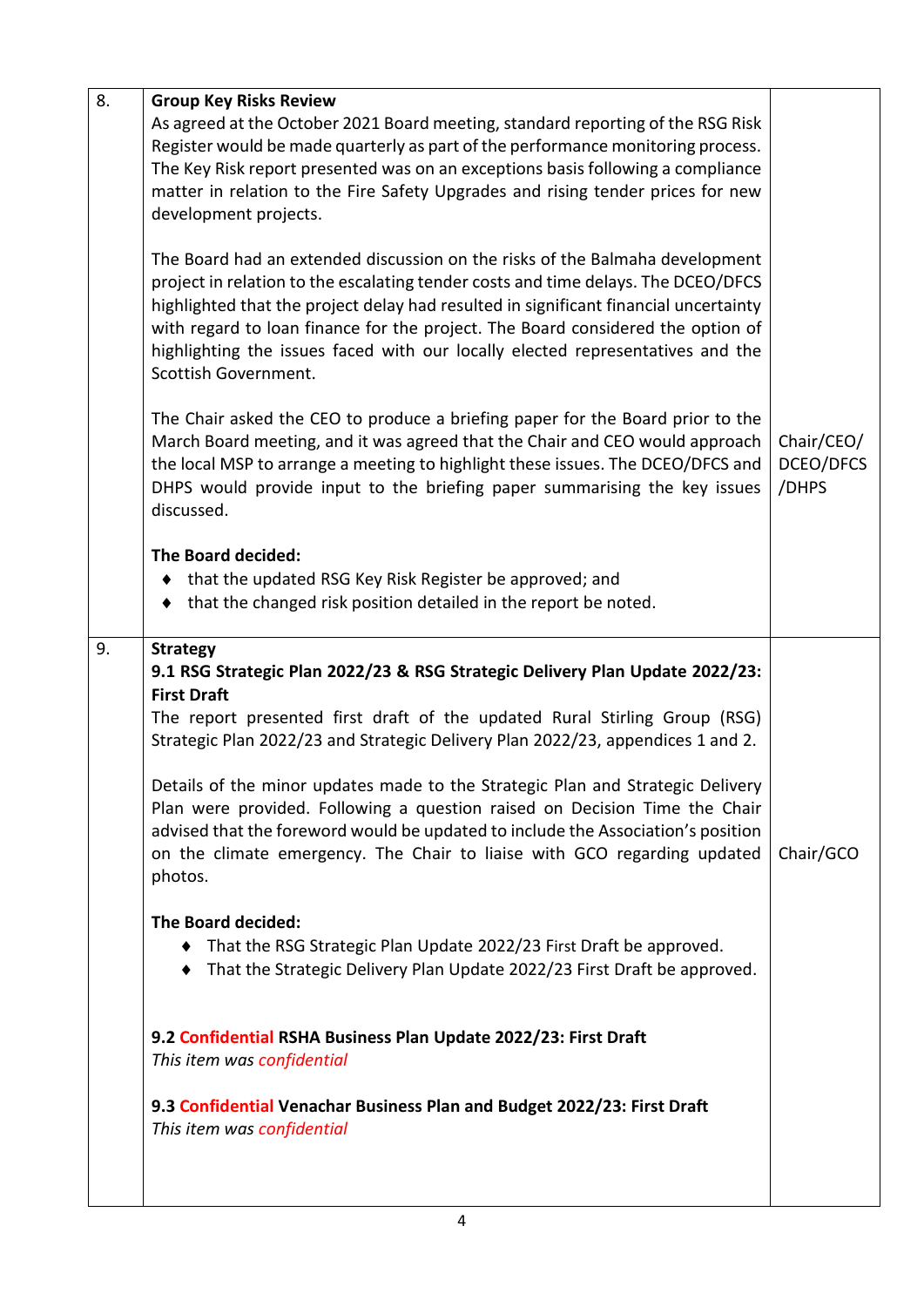| 10. | <b>Performance and Policy</b>                                                        |             |
|-----|--------------------------------------------------------------------------------------|-------------|
|     | 10.1 Draft H&S Policies for Review                                                   |             |
|     | The report provided details of the recommended revisions to several existing and     |             |
|     | one new Group policies (appendices 1-8).                                             |             |
|     |                                                                                      |             |
|     | The suggested text changes noted by Board members on Decision Time would be          |             |
|     | incorporated into the final version of the policies prior to final publication.      |             |
|     |                                                                                      |             |
|     | The Board decided that the following policies be approved:                           |             |
|     | <b>Group Fire Safety Policy</b><br>i.                                                |             |
|     | <b>Group Lone Working Policy</b><br>ii.                                              |             |
|     | Group Machine and Equipment Safety Policy<br>iii.                                    |             |
|     | <b>Group Manual Handling Policy</b><br>iv.                                           |             |
|     | <b>Group Occupational Health Policy</b><br>v.                                        |             |
|     | <b>Group Working at Height Policy</b><br>vi.                                         |             |
|     | <b>Group Sustainable Procurement Policy</b><br>vii.                                  |             |
|     | Group Maternity Leave and Maternity Pay Policy<br>viii.                              |             |
|     |                                                                                      |             |
| 11. | <b>Finance</b>                                                                       |             |
|     | 11.1 Private Finance Loan Agreements                                                 |             |
|     | The report presented an update on the Association's private finance loan             |             |
|     | agreements. First drafts of the new RBS loan finance agreements (Appendices 1        |             |
|     | and 2) were being reviewed by the DCEO/DFCS and TC Young, and it was                 |             |
|     | anticipated the final version would be available for presentation at the March       |             |
|     | Board meeting.                                                                       |             |
|     |                                                                                      |             |
|     | The DCEO/DFCS emphasised the significant adverse financial impact of the delays      |             |
|     | in the development programme. These delays may lead the Board to consider            |             |
|     | pausing/stopping the planned new loan finance with RBS. Taking this course of        |             |
|     | action will incur some legal costs however the financial risk of taking out the loan |             |
|     | finance when not required was significant.                                           |             |
|     | The DCEO agreed to provide a paper to the Board in advance of the March Board        |             |
|     | meeting to set out the financial implications of the development programme           |             |
|     | delays to allow a final decision to be made at the next meeting.                     | <b>DCEO</b> |
|     |                                                                                      |             |
|     | All outstanding issues in relation to other loan agreements had been resolved.       |             |
|     | The Board decided:                                                                   |             |
|     | ♦ that the contents of the report be noted.                                          |             |
|     |                                                                                      |             |
|     | 11.2 Re-allocation of Planned Investment Underspend.                                 |             |
|     | The report noted the unsafe position of fencing in three areas, and the proposal     |             |
|     | to re-allocate an underspend from the planned maintenance budget of £35,751          |             |
|     | to replace this fencing.                                                             |             |
|     | The Board decided:                                                                   |             |
|     | that the proposed reallocation of the underspend of £35,751 be re-directed           |             |
|     | for replacement fencing as outlined in the report be approved.                       |             |
|     |                                                                                      |             |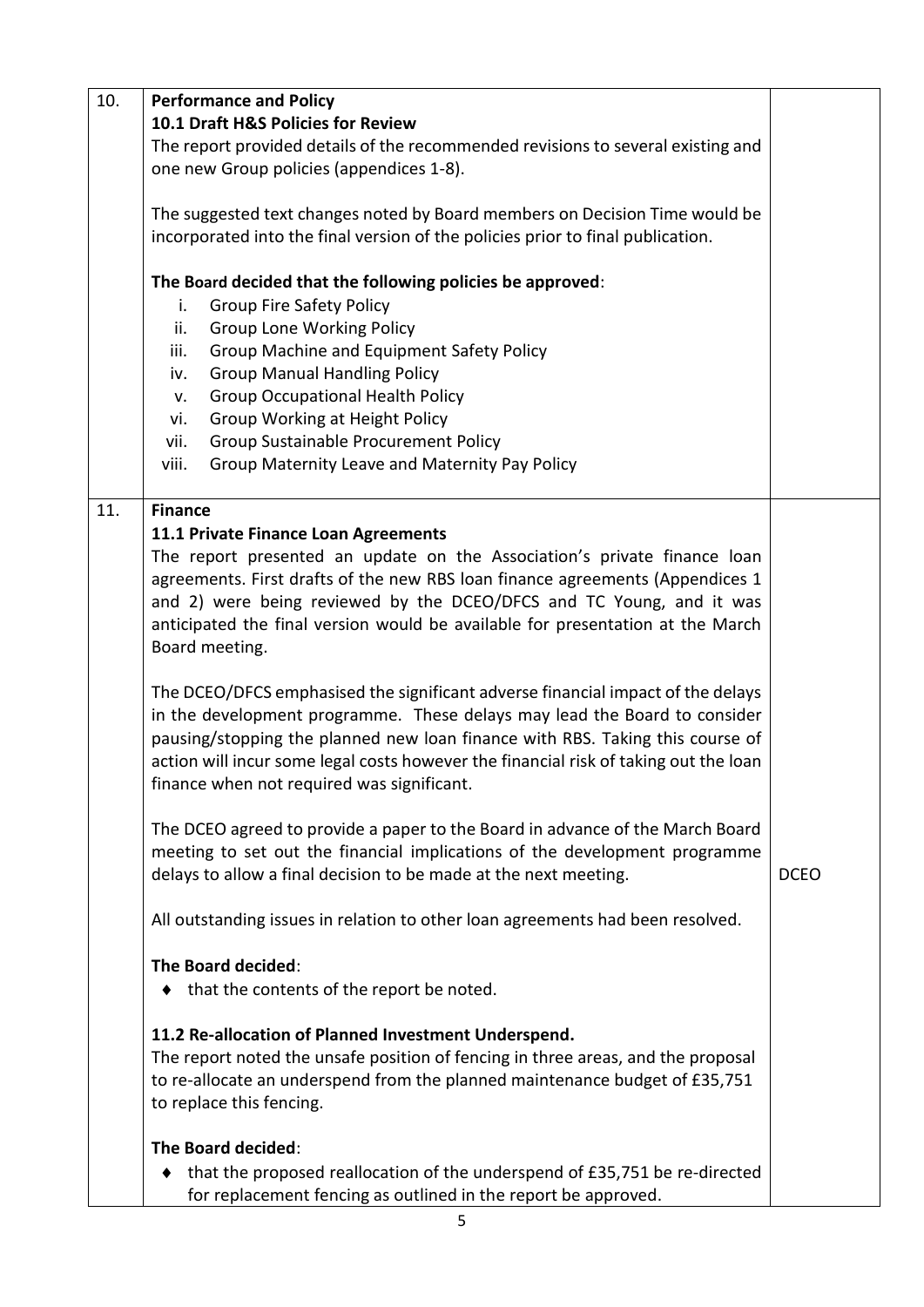| 12. | <b>Operations</b>                                                                                                                                          |            |
|-----|------------------------------------------------------------------------------------------------------------------------------------------------------------|------------|
|     | 12.1 Rent Review Consultation Outcome and Recommendation                                                                                                   |            |
|     | The report presented:                                                                                                                                      |            |
|     | $\circ$ the outcome of the consultation exercise undertaken on the proposed<br>rent increase for 2022/23 (Appendices 1 and 2),                             |            |
|     | o a report on the Tenants' Event scheduled for 29 January 2022,                                                                                            |            |
|     | $\circ$ a request for the approval for the planned rent increase to apply from                                                                             |            |
|     | April 2022.                                                                                                                                                |            |
|     |                                                                                                                                                            |            |
|     | Board members agreed that the decision to propose a rent increase had been a                                                                               |            |
|     | very difficult one. The Board discussed the role of the Association to signpost                                                                            |            |
|     | tenants to further financial support available from external bodies, to encourage                                                                          |            |
|     | tenants to speak to their utility/energy providers, and to offer support to apply                                                                          |            |
|     | for additional sources of help. Tenants should also receive information and<br>advice on how to use their home heating system effectively and efficiently. |            |
|     |                                                                                                                                                            |            |
|     | The CEO noted that the Association would continue to seek grant funding from                                                                               |            |
|     | external sources whenever possible. The CEO would liaise with L Cameron to                                                                                 | CEO/LC     |
|     | look at options for specialist staff training on fuel advice which may be available                                                                        |            |
|     | via the Energy Saving Trust.                                                                                                                               |            |
|     |                                                                                                                                                            |            |
|     | A Board member highlighted the low tenant response to the Tenant Event<br>scheduled for 29 January 2022, which had meant that the event did not proceed    |            |
|     | due to lack of interest. The HSM highlighted that the rent consultation had                                                                                |            |
|     | resulted in a 25% response rate which was a good result and indicated a positive                                                                           |            |
|     | level of engagement.                                                                                                                                       |            |
|     |                                                                                                                                                            |            |
|     | Comments expressed by a Board member who could not attend the meeting<br>were also noted during the discussion.                                            |            |
|     |                                                                                                                                                            |            |
|     | The Board reluctantly accepted the financial reality of the current economic                                                                               | <b>SMT</b> |
|     | situation. The Board fully appreciated the concerns expressed by the tenants in                                                                            |            |
|     | relation to the proposed rent increase.                                                                                                                    |            |
|     |                                                                                                                                                            |            |
|     | The Board decided:<br>♦ that the planned rent increase of 3.9% for the 2022/23 financial year, for                                                         |            |
|     | both social housing tenancies and shared owners be approved.                                                                                               |            |
|     |                                                                                                                                                            |            |
|     |                                                                                                                                                            |            |
|     | <b>12.2 Confidential HR Report</b>                                                                                                                         |            |
|     | This item was confidential                                                                                                                                 |            |
| 13. | <b>Governance - Ethical Conduct and Notifiable Events/Annual Assurance Status</b>                                                                          |            |
|     | 13.1 Confidential Notifiable Events.                                                                                                                       |            |
|     | This item was confidential                                                                                                                                 |            |
|     |                                                                                                                                                            |            |
|     | <b>13.2 Confidential Office Bearers' Decisions</b>                                                                                                         |            |
|     | This item was confidential                                                                                                                                 |            |

r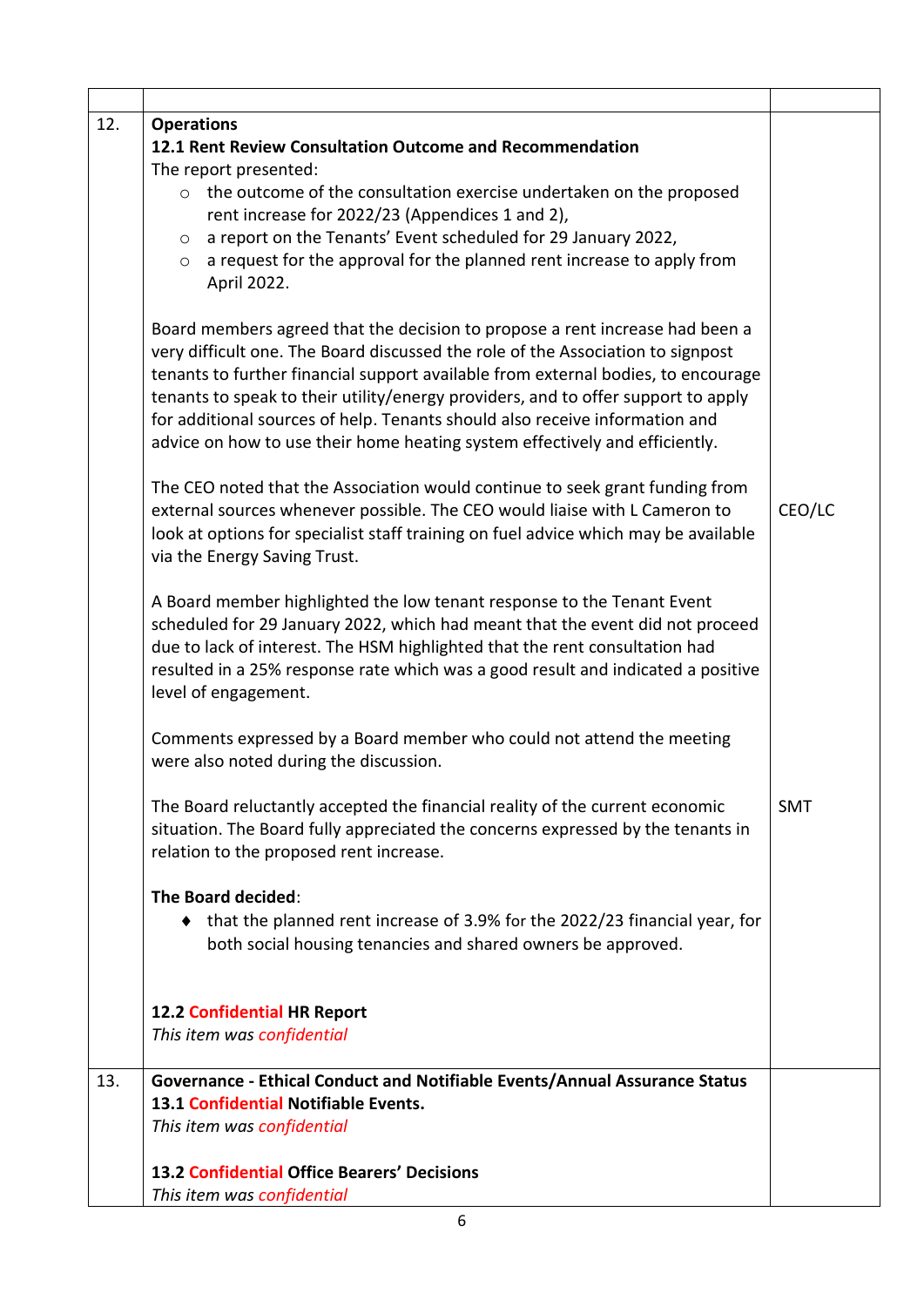| There were no recommendations to consider.<br>13.4 New Member Applications - None<br>13.5 Cancellation of Share/Membership<br>The report provided details of the proposed cancellation of two one Shares held<br>in the Association.<br>The Board decided:<br>GCO<br>that the cancellation of the Shares detailed in the report be approved.<br>Post approval note: The report provided details of one Share presented for<br>cancellation, not two Shares, and the minute has been amended to confirm that<br>one Share was cancelled.<br><b>Chief Executive's Report</b><br>14.<br>The report provided the Board with an update on key issues, actions and<br>developments since the last meeting.<br><b>Development Update</b><br>An update on the current development programme and future pipeline projects<br>was provided.<br>The Board discussed a change to the position at the Brig O'Turk development. The<br>DHPS reported that he had been advised the developer was proceeding with the<br>planning application for a 4 bed house and 6 affordable homes, but that RSHA<br>was not included in the proposed application. Further details would be brought<br>to the Board when available.<br><b>Equality, Diversity and Inclusion (EDI):</b><br>The SMT and GCO continue to work with the DPO to develop our Equalities<br>SMT/DPO/<br>GCO<br>Monitoring form and Data Collection framework.<br><b>Investment Working Group:</b><br>The next IWG meeting was planned for February 2022 to consider Community<br>Engagement.<br><b>IIP Silver Accreditation</b><br>IIP Silver accreditation was achieved in November 2021.<br><b>Board Survey: Hybrid meetings</b><br>Based on survey returns to establish the preference for holding future Board<br>meetings and training sessions, the programme for future meetings would be:<br><b>October to April:</b> choice of hybrid meetings and online sessions<br>$\circ$<br>May to September: default position of in-person meetings, however the<br>$\circ$<br>option of online would be available for those unable to attend the meeting | 13.3 Recommendations from the A&R Committee |  |
|-------------------------------------------------------------------------------------------------------------------------------------------------------------------------------------------------------------------------------------------------------------------------------------------------------------------------------------------------------------------------------------------------------------------------------------------------------------------------------------------------------------------------------------------------------------------------------------------------------------------------------------------------------------------------------------------------------------------------------------------------------------------------------------------------------------------------------------------------------------------------------------------------------------------------------------------------------------------------------------------------------------------------------------------------------------------------------------------------------------------------------------------------------------------------------------------------------------------------------------------------------------------------------------------------------------------------------------------------------------------------------------------------------------------------------------------------------------------------------------------------------------------------------------------------------------------------------------------------------------------------------------------------------------------------------------------------------------------------------------------------------------------------------------------------------------------------------------------------------------------------------------------------------------------------------------------------------------------------------------------------------------------------------------------------------------------------------------------------------|---------------------------------------------|--|
|                                                                                                                                                                                                                                                                                                                                                                                                                                                                                                                                                                                                                                                                                                                                                                                                                                                                                                                                                                                                                                                                                                                                                                                                                                                                                                                                                                                                                                                                                                                                                                                                                                                                                                                                                                                                                                                                                                                                                                                                                                                                                                       |                                             |  |
|                                                                                                                                                                                                                                                                                                                                                                                                                                                                                                                                                                                                                                                                                                                                                                                                                                                                                                                                                                                                                                                                                                                                                                                                                                                                                                                                                                                                                                                                                                                                                                                                                                                                                                                                                                                                                                                                                                                                                                                                                                                                                                       |                                             |  |
|                                                                                                                                                                                                                                                                                                                                                                                                                                                                                                                                                                                                                                                                                                                                                                                                                                                                                                                                                                                                                                                                                                                                                                                                                                                                                                                                                                                                                                                                                                                                                                                                                                                                                                                                                                                                                                                                                                                                                                                                                                                                                                       |                                             |  |
|                                                                                                                                                                                                                                                                                                                                                                                                                                                                                                                                                                                                                                                                                                                                                                                                                                                                                                                                                                                                                                                                                                                                                                                                                                                                                                                                                                                                                                                                                                                                                                                                                                                                                                                                                                                                                                                                                                                                                                                                                                                                                                       |                                             |  |
|                                                                                                                                                                                                                                                                                                                                                                                                                                                                                                                                                                                                                                                                                                                                                                                                                                                                                                                                                                                                                                                                                                                                                                                                                                                                                                                                                                                                                                                                                                                                                                                                                                                                                                                                                                                                                                                                                                                                                                                                                                                                                                       |                                             |  |
|                                                                                                                                                                                                                                                                                                                                                                                                                                                                                                                                                                                                                                                                                                                                                                                                                                                                                                                                                                                                                                                                                                                                                                                                                                                                                                                                                                                                                                                                                                                                                                                                                                                                                                                                                                                                                                                                                                                                                                                                                                                                                                       |                                             |  |
|                                                                                                                                                                                                                                                                                                                                                                                                                                                                                                                                                                                                                                                                                                                                                                                                                                                                                                                                                                                                                                                                                                                                                                                                                                                                                                                                                                                                                                                                                                                                                                                                                                                                                                                                                                                                                                                                                                                                                                                                                                                                                                       |                                             |  |
|                                                                                                                                                                                                                                                                                                                                                                                                                                                                                                                                                                                                                                                                                                                                                                                                                                                                                                                                                                                                                                                                                                                                                                                                                                                                                                                                                                                                                                                                                                                                                                                                                                                                                                                                                                                                                                                                                                                                                                                                                                                                                                       |                                             |  |
|                                                                                                                                                                                                                                                                                                                                                                                                                                                                                                                                                                                                                                                                                                                                                                                                                                                                                                                                                                                                                                                                                                                                                                                                                                                                                                                                                                                                                                                                                                                                                                                                                                                                                                                                                                                                                                                                                                                                                                                                                                                                                                       |                                             |  |
|                                                                                                                                                                                                                                                                                                                                                                                                                                                                                                                                                                                                                                                                                                                                                                                                                                                                                                                                                                                                                                                                                                                                                                                                                                                                                                                                                                                                                                                                                                                                                                                                                                                                                                                                                                                                                                                                                                                                                                                                                                                                                                       |                                             |  |
|                                                                                                                                                                                                                                                                                                                                                                                                                                                                                                                                                                                                                                                                                                                                                                                                                                                                                                                                                                                                                                                                                                                                                                                                                                                                                                                                                                                                                                                                                                                                                                                                                                                                                                                                                                                                                                                                                                                                                                                                                                                                                                       |                                             |  |
|                                                                                                                                                                                                                                                                                                                                                                                                                                                                                                                                                                                                                                                                                                                                                                                                                                                                                                                                                                                                                                                                                                                                                                                                                                                                                                                                                                                                                                                                                                                                                                                                                                                                                                                                                                                                                                                                                                                                                                                                                                                                                                       |                                             |  |
|                                                                                                                                                                                                                                                                                                                                                                                                                                                                                                                                                                                                                                                                                                                                                                                                                                                                                                                                                                                                                                                                                                                                                                                                                                                                                                                                                                                                                                                                                                                                                                                                                                                                                                                                                                                                                                                                                                                                                                                                                                                                                                       |                                             |  |
|                                                                                                                                                                                                                                                                                                                                                                                                                                                                                                                                                                                                                                                                                                                                                                                                                                                                                                                                                                                                                                                                                                                                                                                                                                                                                                                                                                                                                                                                                                                                                                                                                                                                                                                                                                                                                                                                                                                                                                                                                                                                                                       |                                             |  |
|                                                                                                                                                                                                                                                                                                                                                                                                                                                                                                                                                                                                                                                                                                                                                                                                                                                                                                                                                                                                                                                                                                                                                                                                                                                                                                                                                                                                                                                                                                                                                                                                                                                                                                                                                                                                                                                                                                                                                                                                                                                                                                       |                                             |  |
|                                                                                                                                                                                                                                                                                                                                                                                                                                                                                                                                                                                                                                                                                                                                                                                                                                                                                                                                                                                                                                                                                                                                                                                                                                                                                                                                                                                                                                                                                                                                                                                                                                                                                                                                                                                                                                                                                                                                                                                                                                                                                                       |                                             |  |
|                                                                                                                                                                                                                                                                                                                                                                                                                                                                                                                                                                                                                                                                                                                                                                                                                                                                                                                                                                                                                                                                                                                                                                                                                                                                                                                                                                                                                                                                                                                                                                                                                                                                                                                                                                                                                                                                                                                                                                                                                                                                                                       |                                             |  |
|                                                                                                                                                                                                                                                                                                                                                                                                                                                                                                                                                                                                                                                                                                                                                                                                                                                                                                                                                                                                                                                                                                                                                                                                                                                                                                                                                                                                                                                                                                                                                                                                                                                                                                                                                                                                                                                                                                                                                                                                                                                                                                       |                                             |  |
|                                                                                                                                                                                                                                                                                                                                                                                                                                                                                                                                                                                                                                                                                                                                                                                                                                                                                                                                                                                                                                                                                                                                                                                                                                                                                                                                                                                                                                                                                                                                                                                                                                                                                                                                                                                                                                                                                                                                                                                                                                                                                                       |                                             |  |
|                                                                                                                                                                                                                                                                                                                                                                                                                                                                                                                                                                                                                                                                                                                                                                                                                                                                                                                                                                                                                                                                                                                                                                                                                                                                                                                                                                                                                                                                                                                                                                                                                                                                                                                                                                                                                                                                                                                                                                                                                                                                                                       |                                             |  |
|                                                                                                                                                                                                                                                                                                                                                                                                                                                                                                                                                                                                                                                                                                                                                                                                                                                                                                                                                                                                                                                                                                                                                                                                                                                                                                                                                                                                                                                                                                                                                                                                                                                                                                                                                                                                                                                                                                                                                                                                                                                                                                       |                                             |  |
|                                                                                                                                                                                                                                                                                                                                                                                                                                                                                                                                                                                                                                                                                                                                                                                                                                                                                                                                                                                                                                                                                                                                                                                                                                                                                                                                                                                                                                                                                                                                                                                                                                                                                                                                                                                                                                                                                                                                                                                                                                                                                                       |                                             |  |
|                                                                                                                                                                                                                                                                                                                                                                                                                                                                                                                                                                                                                                                                                                                                                                                                                                                                                                                                                                                                                                                                                                                                                                                                                                                                                                                                                                                                                                                                                                                                                                                                                                                                                                                                                                                                                                                                                                                                                                                                                                                                                                       |                                             |  |
|                                                                                                                                                                                                                                                                                                                                                                                                                                                                                                                                                                                                                                                                                                                                                                                                                                                                                                                                                                                                                                                                                                                                                                                                                                                                                                                                                                                                                                                                                                                                                                                                                                                                                                                                                                                                                                                                                                                                                                                                                                                                                                       |                                             |  |
|                                                                                                                                                                                                                                                                                                                                                                                                                                                                                                                                                                                                                                                                                                                                                                                                                                                                                                                                                                                                                                                                                                                                                                                                                                                                                                                                                                                                                                                                                                                                                                                                                                                                                                                                                                                                                                                                                                                                                                                                                                                                                                       |                                             |  |
|                                                                                                                                                                                                                                                                                                                                                                                                                                                                                                                                                                                                                                                                                                                                                                                                                                                                                                                                                                                                                                                                                                                                                                                                                                                                                                                                                                                                                                                                                                                                                                                                                                                                                                                                                                                                                                                                                                                                                                                                                                                                                                       |                                             |  |
|                                                                                                                                                                                                                                                                                                                                                                                                                                                                                                                                                                                                                                                                                                                                                                                                                                                                                                                                                                                                                                                                                                                                                                                                                                                                                                                                                                                                                                                                                                                                                                                                                                                                                                                                                                                                                                                                                                                                                                                                                                                                                                       |                                             |  |
|                                                                                                                                                                                                                                                                                                                                                                                                                                                                                                                                                                                                                                                                                                                                                                                                                                                                                                                                                                                                                                                                                                                                                                                                                                                                                                                                                                                                                                                                                                                                                                                                                                                                                                                                                                                                                                                                                                                                                                                                                                                                                                       |                                             |  |
|                                                                                                                                                                                                                                                                                                                                                                                                                                                                                                                                                                                                                                                                                                                                                                                                                                                                                                                                                                                                                                                                                                                                                                                                                                                                                                                                                                                                                                                                                                                                                                                                                                                                                                                                                                                                                                                                                                                                                                                                                                                                                                       |                                             |  |
|                                                                                                                                                                                                                                                                                                                                                                                                                                                                                                                                                                                                                                                                                                                                                                                                                                                                                                                                                                                                                                                                                                                                                                                                                                                                                                                                                                                                                                                                                                                                                                                                                                                                                                                                                                                                                                                                                                                                                                                                                                                                                                       |                                             |  |
|                                                                                                                                                                                                                                                                                                                                                                                                                                                                                                                                                                                                                                                                                                                                                                                                                                                                                                                                                                                                                                                                                                                                                                                                                                                                                                                                                                                                                                                                                                                                                                                                                                                                                                                                                                                                                                                                                                                                                                                                                                                                                                       |                                             |  |
|                                                                                                                                                                                                                                                                                                                                                                                                                                                                                                                                                                                                                                                                                                                                                                                                                                                                                                                                                                                                                                                                                                                                                                                                                                                                                                                                                                                                                                                                                                                                                                                                                                                                                                                                                                                                                                                                                                                                                                                                                                                                                                       |                                             |  |
|                                                                                                                                                                                                                                                                                                                                                                                                                                                                                                                                                                                                                                                                                                                                                                                                                                                                                                                                                                                                                                                                                                                                                                                                                                                                                                                                                                                                                                                                                                                                                                                                                                                                                                                                                                                                                                                                                                                                                                                                                                                                                                       |                                             |  |
|                                                                                                                                                                                                                                                                                                                                                                                                                                                                                                                                                                                                                                                                                                                                                                                                                                                                                                                                                                                                                                                                                                                                                                                                                                                                                                                                                                                                                                                                                                                                                                                                                                                                                                                                                                                                                                                                                                                                                                                                                                                                                                       |                                             |  |
|                                                                                                                                                                                                                                                                                                                                                                                                                                                                                                                                                                                                                                                                                                                                                                                                                                                                                                                                                                                                                                                                                                                                                                                                                                                                                                                                                                                                                                                                                                                                                                                                                                                                                                                                                                                                                                                                                                                                                                                                                                                                                                       |                                             |  |
|                                                                                                                                                                                                                                                                                                                                                                                                                                                                                                                                                                                                                                                                                                                                                                                                                                                                                                                                                                                                                                                                                                                                                                                                                                                                                                                                                                                                                                                                                                                                                                                                                                                                                                                                                                                                                                                                                                                                                                                                                                                                                                       |                                             |  |
|                                                                                                                                                                                                                                                                                                                                                                                                                                                                                                                                                                                                                                                                                                                                                                                                                                                                                                                                                                                                                                                                                                                                                                                                                                                                                                                                                                                                                                                                                                                                                                                                                                                                                                                                                                                                                                                                                                                                                                                                                                                                                                       |                                             |  |
|                                                                                                                                                                                                                                                                                                                                                                                                                                                                                                                                                                                                                                                                                                                                                                                                                                                                                                                                                                                                                                                                                                                                                                                                                                                                                                                                                                                                                                                                                                                                                                                                                                                                                                                                                                                                                                                                                                                                                                                                                                                                                                       |                                             |  |
|                                                                                                                                                                                                                                                                                                                                                                                                                                                                                                                                                                                                                                                                                                                                                                                                                                                                                                                                                                                                                                                                                                                                                                                                                                                                                                                                                                                                                                                                                                                                                                                                                                                                                                                                                                                                                                                                                                                                                                                                                                                                                                       |                                             |  |
|                                                                                                                                                                                                                                                                                                                                                                                                                                                                                                                                                                                                                                                                                                                                                                                                                                                                                                                                                                                                                                                                                                                                                                                                                                                                                                                                                                                                                                                                                                                                                                                                                                                                                                                                                                                                                                                                                                                                                                                                                                                                                                       |                                             |  |
|                                                                                                                                                                                                                                                                                                                                                                                                                                                                                                                                                                                                                                                                                                                                                                                                                                                                                                                                                                                                                                                                                                                                                                                                                                                                                                                                                                                                                                                                                                                                                                                                                                                                                                                                                                                                                                                                                                                                                                                                                                                                                                       |                                             |  |
|                                                                                                                                                                                                                                                                                                                                                                                                                                                                                                                                                                                                                                                                                                                                                                                                                                                                                                                                                                                                                                                                                                                                                                                                                                                                                                                                                                                                                                                                                                                                                                                                                                                                                                                                                                                                                                                                                                                                                                                                                                                                                                       |                                             |  |
|                                                                                                                                                                                                                                                                                                                                                                                                                                                                                                                                                                                                                                                                                                                                                                                                                                                                                                                                                                                                                                                                                                                                                                                                                                                                                                                                                                                                                                                                                                                                                                                                                                                                                                                                                                                                                                                                                                                                                                                                                                                                                                       |                                             |  |
|                                                                                                                                                                                                                                                                                                                                                                                                                                                                                                                                                                                                                                                                                                                                                                                                                                                                                                                                                                                                                                                                                                                                                                                                                                                                                                                                                                                                                                                                                                                                                                                                                                                                                                                                                                                                                                                                                                                                                                                                                                                                                                       |                                             |  |
|                                                                                                                                                                                                                                                                                                                                                                                                                                                                                                                                                                                                                                                                                                                                                                                                                                                                                                                                                                                                                                                                                                                                                                                                                                                                                                                                                                                                                                                                                                                                                                                                                                                                                                                                                                                                                                                                                                                                                                                                                                                                                                       |                                             |  |
|                                                                                                                                                                                                                                                                                                                                                                                                                                                                                                                                                                                                                                                                                                                                                                                                                                                                                                                                                                                                                                                                                                                                                                                                                                                                                                                                                                                                                                                                                                                                                                                                                                                                                                                                                                                                                                                                                                                                                                                                                                                                                                       |                                             |  |
|                                                                                                                                                                                                                                                                                                                                                                                                                                                                                                                                                                                                                                                                                                                                                                                                                                                                                                                                                                                                                                                                                                                                                                                                                                                                                                                                                                                                                                                                                                                                                                                                                                                                                                                                                                                                                                                                                                                                                                                                                                                                                                       | in person                                   |  |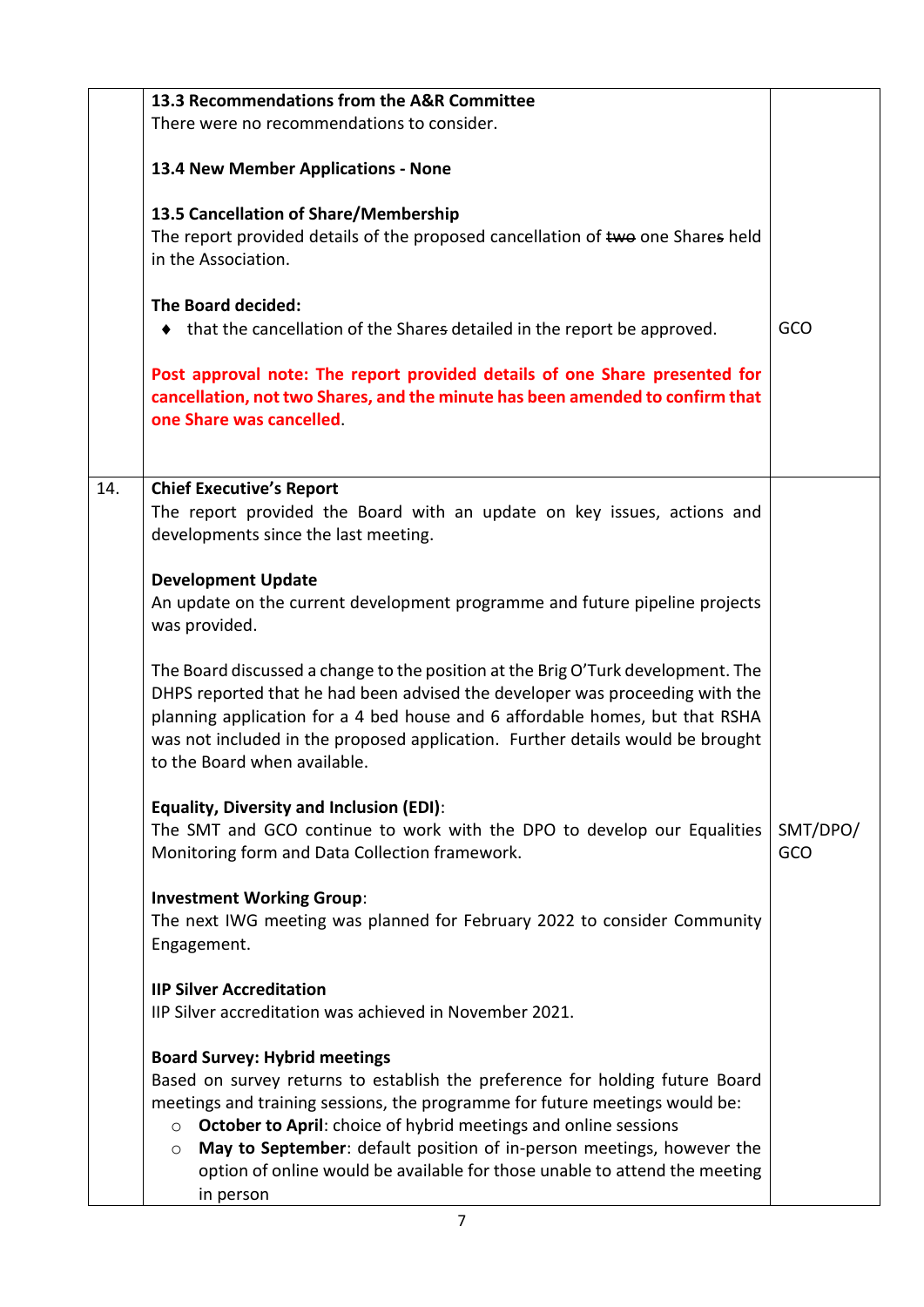|     | <b>Rural Communities Ideas Into Action Fund</b><br>RSHA's application to this fund had been unsuccessful.<br>An application to the Scottish Government Ideas Fund would be considered.<br>Correspondence: correspondence received regarding:<br>EVH Monthly Report November & December were circulated to the Board via<br>email.<br><b>Learning and Development</b><br>The weblink for the SHARE Learning and Development Update was provided in<br>the report.<br>The Board decided: that the contents of the report be noted.                                                               |                                  |
|-----|------------------------------------------------------------------------------------------------------------------------------------------------------------------------------------------------------------------------------------------------------------------------------------------------------------------------------------------------------------------------------------------------------------------------------------------------------------------------------------------------------------------------------------------------------------------------------------------------|----------------------------------|
| 15. | <b>Action Tracker</b><br>Following a query from a Board member the Office Bearers agreed to review the<br>Action Tracker with the CEO to remove any actions which were no longer current<br>or relevant.<br>The Board decided: that the Action Tracker be approved.                                                                                                                                                                                                                                                                                                                            | Office<br><b>Bearers</b><br>/CEO |
| 16. | <b>Attendance at Conference/Seminar or Networking Events:</b><br>A Faulk and K Butler had attended the Housing to 2040 event which they had<br>found very informative.<br>F Boath had attended an event organised by Active Stirling and MIND focused<br>on supporting the mental health and wellbeing of volunteers. Contact details<br>will be shared.<br>A Faulk noted that the Forth Valley Third Sector conference 2022 was being held   GCO<br>online at the end of February. The GCO had details of the conference which<br>would be circulated to Board members following the meeting. | <b>FB</b>                        |
| 17. | <b>Any Other Competent Business</b><br>There was no other competent business.                                                                                                                                                                                                                                                                                                                                                                                                                                                                                                                  |                                  |
| 18. | <b>Review/Reflections of Meeting:</b><br>Please email your feedback to Mark Griffiths Chair.                                                                                                                                                                                                                                                                                                                                                                                                                                                                                                   | <b>ALL</b>                       |
| 19. | <b>Date of Next Meetings</b><br>Finance and Treasury Management and Business Planning, Thursday 24<br><b>February 2022, 6.30pm</b><br>Risk Management training session, Thursday 3 March 2022, 6.30pm<br>Board meeting, Thursday 17 March 2022, 6:30pm online<br>Governance training session $-$ tbc<br>$\bullet$<br><b>Employment, HR and People Management - tbc</b>                                                                                                                                                                                                                         |                                  |